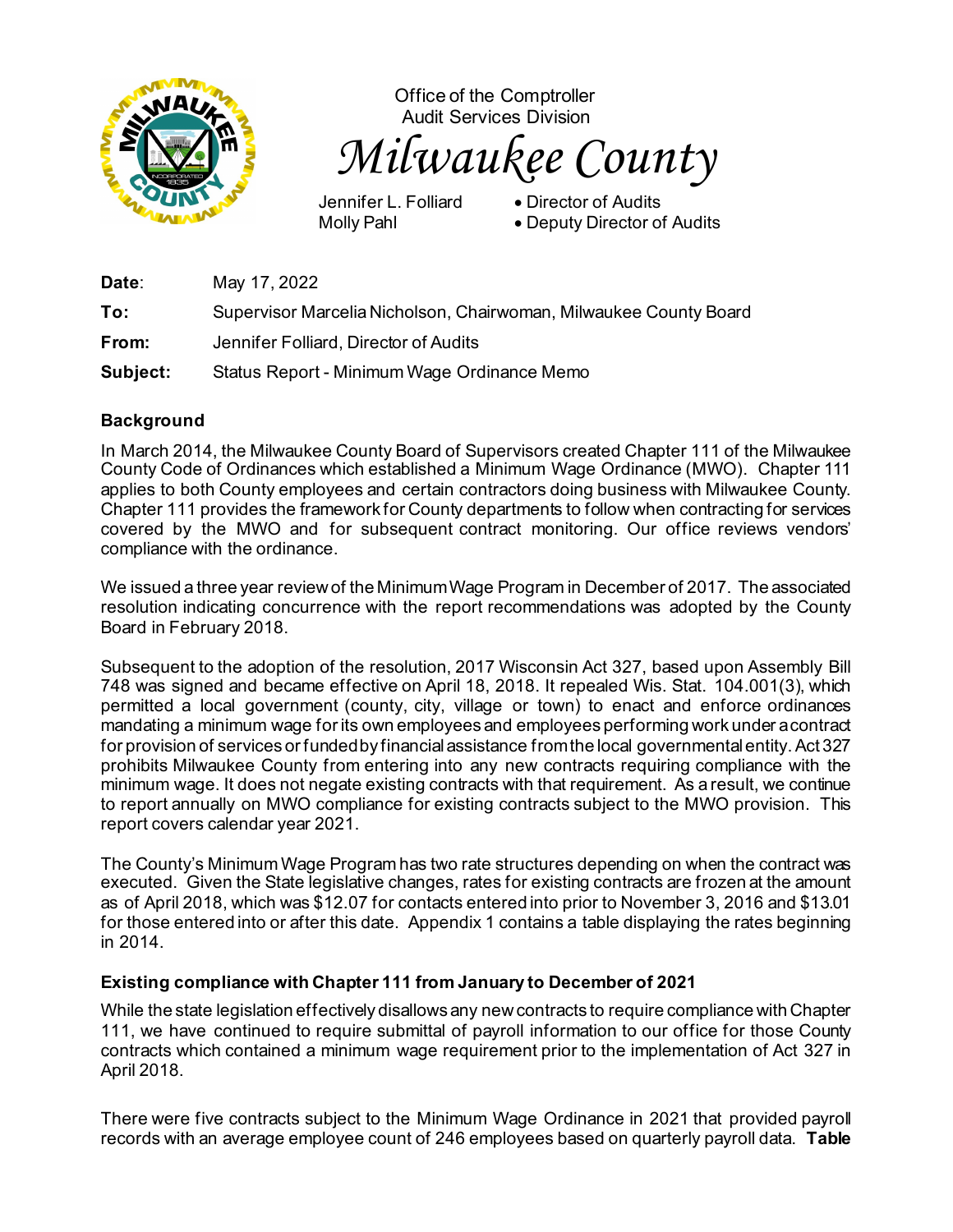**1** lists the contracts. We found all vendors to be in compliance with the ordinance. We reviewed the payroll data for employees on a quarterly basis for 2021 and found that all employees earned \$15.00 or more per hour.

| Table 1<br>Active MWO contracts with Type of Service and Average number of Total Employees |                   |                                   |                  |  |  |
|--------------------------------------------------------------------------------------------|-------------------|-----------------------------------|------------------|--|--|
|                                                                                            |                   |                                   | <b>Employees</b> |  |  |
| <b>Vendor</b>                                                                              | <b>Department</b> | <b>Type of Service</b>            |                  |  |  |
| G4S                                                                                        | Sheriff           | <b>Secure Transportation</b>      | 26               |  |  |
| Interflight Parking                                                                        | Airport           | Concession - GMIA parking         | 53               |  |  |
| <b>First Transit</b>                                                                       | <b>MCTS</b>       | <b>Paratransit Transportation</b> | 97               |  |  |
| <b>Transit Express</b>                                                                     | <b>MCTS</b>       | <b>Paratransit Transportation</b> | 66               |  |  |
| Service Systems Associates                                                                 | Zoo               | Concession                        | 4                |  |  |
| <b>TOTAL</b>                                                                               |                   |                                   | 246              |  |  |

This status report is informational and due to the continued monitoring of contracts with minimum wage requirement, we plan to provide a status report in early 2023 containing wage data from 2022.

Jennifer L. Facciard

Jennifer L. Folliard, Director of Audits

## **JLF/MRP**

cc: Scott B. Manske, CPA, Milwaukee County Comptroller Milwaukee County Board of Supervisors David Crowley, Milwaukee County Executive Aaron Hertzberg, Director, Department of Administrative Services Margaret Daun, Corporation Counsel, Office of Corporation Counsel Kelly Bablitch, Chief of Staff, County Board Staff Mary Jo Meyers, Chief of Staff, Milwaukee County Executive Regina Flores, Director, DAS-Procurement Division Stephen Cady, Research & Policy Director, Office of the Comptroller Ciara Miller, Research Analyst, Office of the Comptroller Janelle Jensen, Legislative Services Division Manager, County Clerk's Office